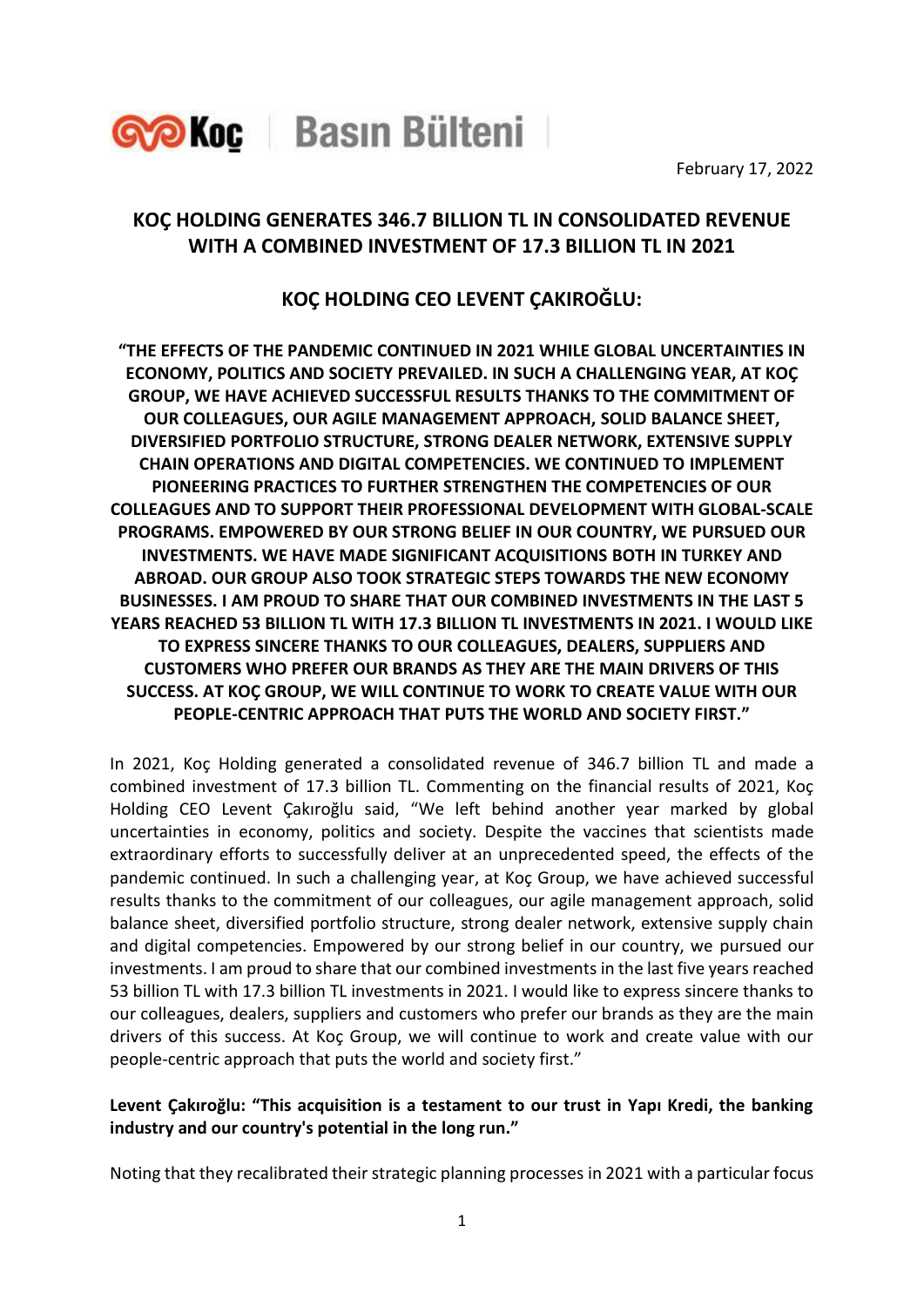on the potential opportunities providing high returns for the companies, Levent Çakıroğlu said: "We made a deal to purchase an additional 18% stake in **Yapı Kredi** from UniCredit for 3.5 billion TL. Yapı Kredi differentiates itself with its outstanding performance, sound capital structure, long years of experience and know-how. This acquisition is a testament to our trust in Yapı Kredi, banking industry and our country's potential in the long run."

#### **Levent Çakıroğlu: "We made significant acquisitions in 2021."**

Stating that the Group companies further cemented their leadership positions in their respective industries and that they continued to make strategic investments in line with their global growth vision, Levent Çakıroğlu said: "**Arçelik** has closed a deal to acquire 60% of Hitachi's home appliances business outside Japan. Our new company, which has revenues of approximately \$1 billion, boasts 12 subsidiaries and three production facilities in Asia Pacific, Europe and the Middle East. We believe that this region will become increasingly more important from a strategic point of view with the cooperation agreements signed recently. Moreover, Arçelik strengthened its export-oriented local production capacity by acquiring Whirlpool's company in Turkey. We took a strategic step toward renewable energy, which is one of our key focus areas, to accelerate our transition to a low-carbon economy. **Entek** purchased the Süloğlu Wind Power Plant with an installed capacity of 60 MW, thus making the very first addition of a wind power plant to our portfolio. The importance of renewable energy will increase even more in the upcoming period. We are determined to continue investing in this field both in Turkey and on a global scale."

## **Levent Çakıroğlu: "We are committed to environmental, social and governance (ESG) efforts."**

Levent Çakıroğlu said: "At Koç Group, we are committed to doing our part for a more habitable world by leveraging our potential to have an impact on a very wide ecosystem. We are determined to continue our environmental, social and governance (ESG) efforts. As the climate crisis has turned into an existential crisis that requires global cooperation for a solution, we consider the 'Carbon Transformation Program', which we launched to address this crisis, as a key part of our Group-wide cultural transformation. **Tüpraş**, one of our group companies, has taken an important step in this area and announced its 'Strategic Transformation Plan', to achieve their target to be carbon neutral by 2050 and to assume a leadership role for the energy of the future. At Koç Holding, we joined the companies that support the 'Task Force on Climate-Related Financial Disclosures - TCFD', which brings together the world's leading organizations for a shared purpose, in line with our goal to be carbon neutral in 2050. Our Group companies Arçelik, Ford Otosan, Tüpraş and Yapı Kredi are also among the supporters of TCFD. Arçelik, which puts sustainability at the heart of its business, achieved the highest score among 20 companies in the Household Durables category of the S&P Global Dow Jones Sustainability Index, which evaluates the sustainability performance of the world's leading companies, once again in 2021. We are proud to see that three of the seven companies that qualify from Turkey to be listed in the Bloomberg Gender Equality Index are Koç Group companies. While Tüpraş made its debut in the index, Ford Otosan increased its score and Yapı Kredi was listed with a performance above averages."